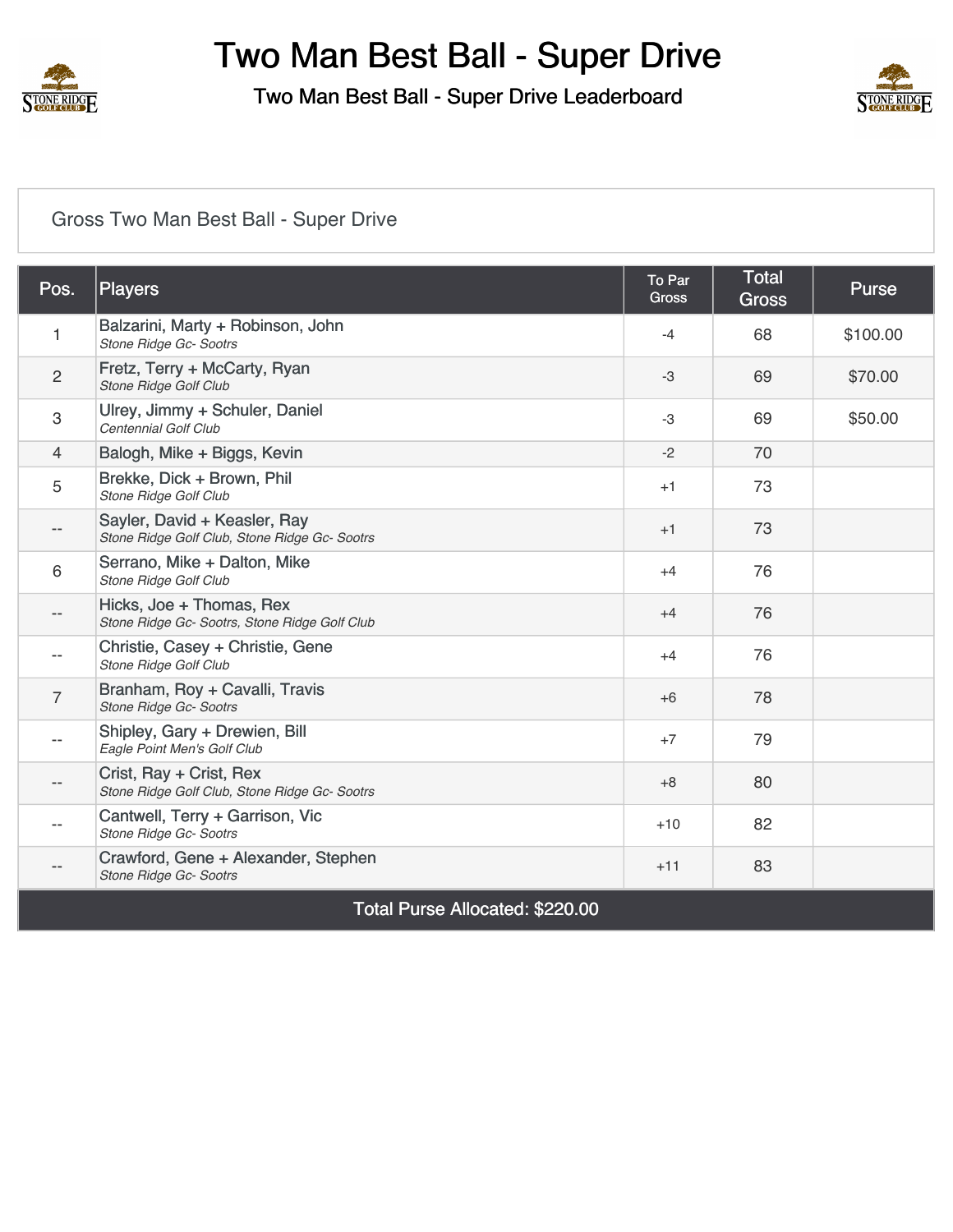

Two Man Best Ball - Super Drive Leaderboard



## [Net Two Man Best Ball - Super Drive](https://static.golfgenius.com/v2tournaments/8330274166938827570?called_from=&round_index=1)

| Pos.           | <b>Players</b>                                                                | <b>To Par</b><br><b>Net</b> | <b>Total</b><br><b>Net</b> | <b>Purse</b> |
|----------------|-------------------------------------------------------------------------------|-----------------------------|----------------------------|--------------|
| 1              | Christie, Casey + Christie, Gene<br>Stone Ridge Golf Club                     | $-14$                       | 58                         | \$100.00     |
| $\overline{2}$ | Cantwell, Terry + Garrison, Vic<br>Stone Ridge Gc- Sootrs                     | $-12$                       | 60                         | \$70.00      |
| 3              | Crist, Ray + Crist, Rex<br>Stone Ridge Golf Club, Stone Ridge Gc- Sootrs      | $-10$                       | 62                         | \$50.00      |
| 4              | Sayler, David + Keasler, Ray<br>Stone Ridge Golf Club, Stone Ridge Gc- Sootrs | $-9$                        | 63                         |              |
| $- -$          | Balogh, Mike + Biggs, Kevin                                                   | $-9$                        | 63                         |              |
| --             | Balzarini, Marty + Robinson, John<br>Stone Ridge Gc- Sootrs                   | $-9$                        | 63                         |              |
|                | Brekke, Dick + Brown, Phil<br><b>Stone Ridge Golf Club</b>                    | $-7$                        | 65                         |              |
|                | Ulrey, Jimmy + Schuler, Daniel<br>Centennial Golf Club                        | $-7$                        | 65                         |              |
| 5              | Crawford, Gene + Alexander, Stephen<br>Stone Ridge Gc- Sootrs                 | $-7$                        | 65                         |              |
| 6              | Hicks, Joe + Thomas, Rex<br>Stone Ridge Gc- Sootrs, Stone Ridge Golf Club     | $-5$                        | 67                         |              |
| $\overline{7}$ | Shipley, Gary + Drewien, Bill<br>Eagle Point Men's Golf Club                  | $-5$                        | 67                         |              |
| --             | Fretz, Terry + McCarty, Ryan<br>Stone Ridge Golf Club                         | $-4$                        | 68                         |              |
|                | Serrano, Mike + Dalton, Mike<br>Stone Ridge Golf Club                         | $-2$                        | 70                         |              |
| $-$            | Branham, Roy + Cavalli, Travis<br>Stone Ridge Gc- Sootrs                      | $+1$                        | 73                         |              |

Total Purse Allocated: \$220.00